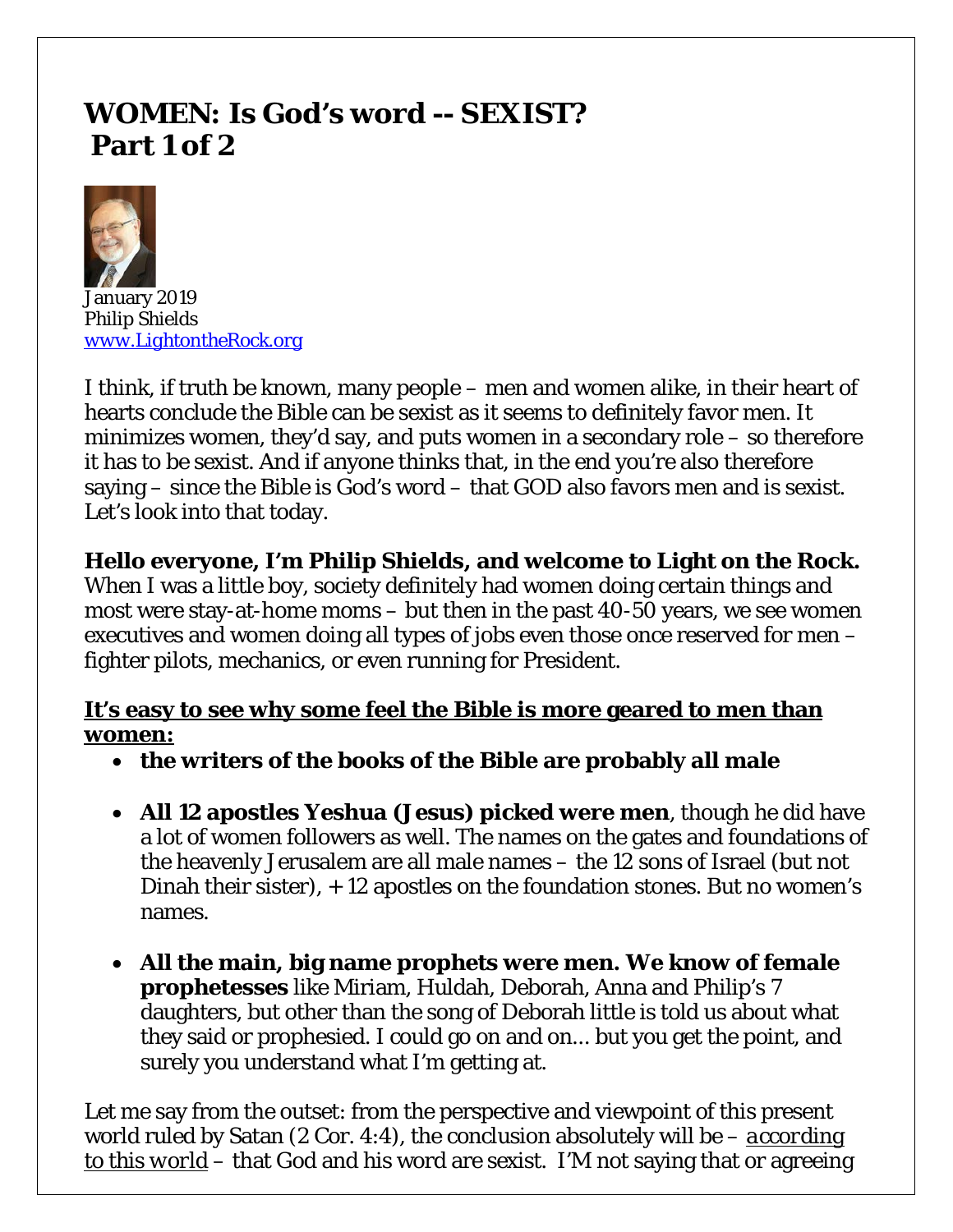with that –but based on this *world's* standards, they'd say the Bible is sexist. It favors men, they'd say, and it puts women in a  $2<sup>nd</sup>$ -rate role compared to men, they'd say.

*So, is God sexist? Is God fair? Do women have the same standing before God as men? Ladies, and men too, how do you feel about it in your heart?* And how is the way you truly feel about God and his word affecting you spiritually and affecting your spiritual growth?

### **Bottom line is this: whose kingdom are you seeking to be a part of? Satan's – or God's kingdom? Satan's standards – or God's? On this and every other point of life you will have to decide where you stand.**

But when we really understand what God actually WANTS in his word for men and women, you'll see *that too many believers have listened too much to Satan's propaganda to diminish our great God and make you unhappy with His Word.* 

## **NO PARTIALITY with God**

Scripture clearly states there is no partiality or favoritism going on with God. He does not play favorites – whether Jew or Gentile, and by extension, not with male or female either. *We either have to believe that or we can't believe anything in God's word.* We have to believe every word of God – or we start questioning everything.

**Acts 10:34** – Peter says "...for I perceive there is NO partiality with God." **Romans 2:11** – "For there is NO partiality with God."

We either believe God is impartial and doesn't favor some over others—or we might as well give up! Let's read another one from Paul to the mixed church in Galatia (Turkey), made up of men and women, Jew and Gentile. Paul teaches that Once we're baptized into Christ's body, it doesn't matter if we are male or female.

### **Galatians 3:26-29**

**"For you are ALL sons of God** through faith in Christ Jesus. 27 For as many of you as were *baptized into Christ* have put on Christ. 28 There is neither Jew nor Greek, there is neither slave nor free, *there is neither male nor female; for you are all one* **in Christ Jesus.** 29 And if you are Christ's, then you are Abraham's seed, and heirs according to the promise."

So in God's eyes, whether we are male or female, we're all the same in God's eyes. We are all covered by Christ ("you have put on Christ" - v 27). We're ONE body. There's no competition going on between Jews and Gentiles or men and women!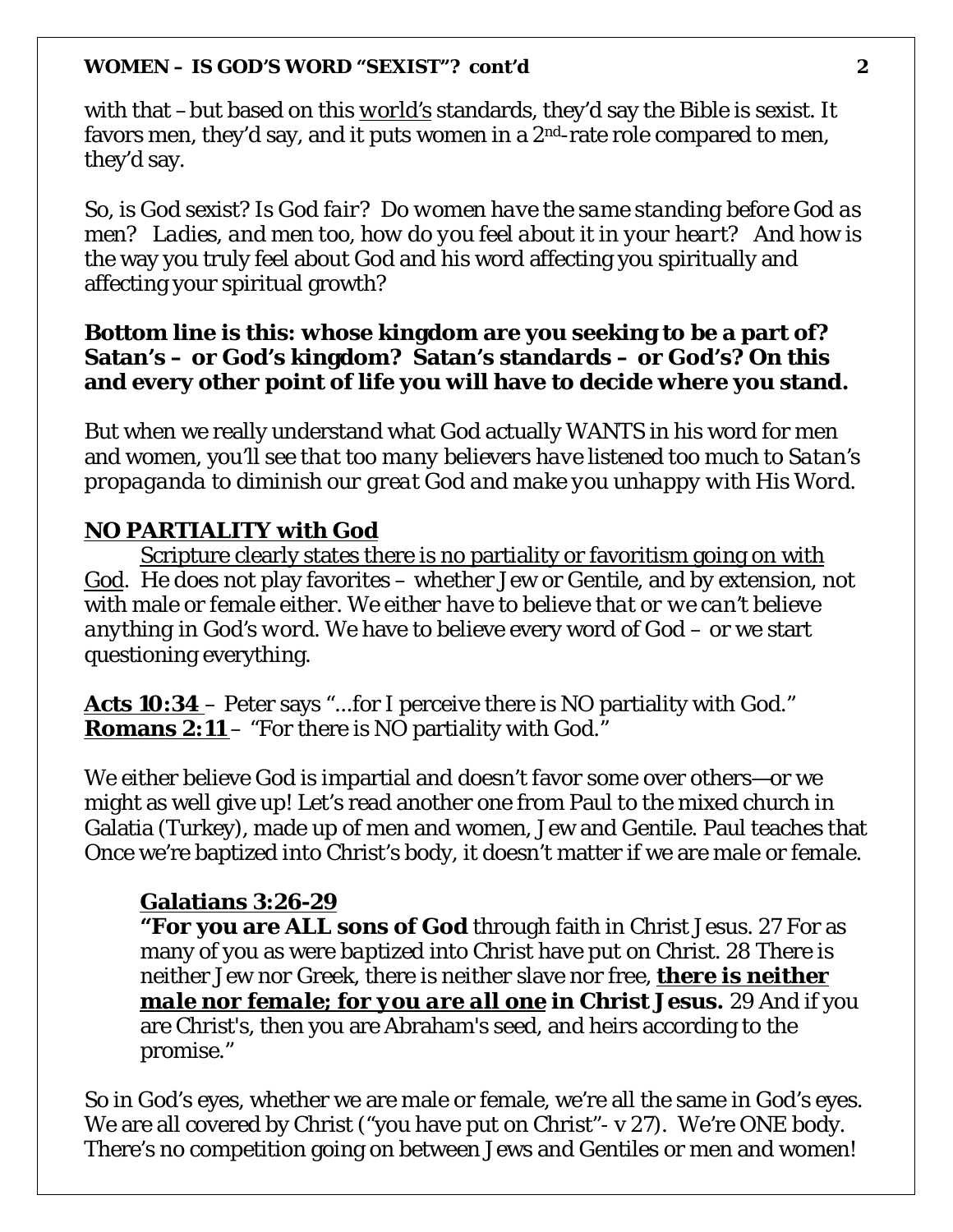And if you're a believer who is married to an unbeliever, whether your spouse is male or female, YOUR sanctification with God also sanctifies your unbelieving husband or wife. (1 Cor. 7:14). In other words, the unbelieving wife is just as valuable to God as the unbelieving husband. Now chew on that thought a while!

#### **GOD WANTS WOMEN IN HIS FAMILY**

Peter says that husbands and wives are "*heirs together* in the grace of life." **1 Peter 3:7** 

Husbands, likewise, dwell with them with understanding, giving HONOR to the wife, as to the weaker vessel, and as **being heirs** *together* **of the grace of life**, that your prayers may not be hindered.

You see men and women alike are heirs *together*. Paul takes great effort to emphasize the notion of equality between all believers - and that we're together in this quest to be children of God.

In Gal 3:26 the Bible uses the word "sons", *but apparently that was just a generic term they often used back then where we would today say "children". Remember that men wrote the Bible under inspiration – but used language from their culture at that time* or they would have been out of synch. And true, it was a male-dominated culture so the writers of scriptures spoke of "sons" and "brethren" (brothers) and "men" – even when addressing entire groups which often included women and children. *In practice, the women among the early believers were given respect, as you'll see in part 2.* 

We're being called *out* of this world, and God wants us to be clean, holy, different and separate. Remember the Hebrew words used by Jews for "holy" is "*qadosh*" or "qodesh"– meaning "sanctified, holy, sacred or set apart". *And God clearly wants more than just holy sons as we're about to read.*

*God wants His family to become* more and more like him by his own indwelling presence inside us *– and less and less like this present evil world. God is unique, different; entirely set apart from what is common or profane. He wants us identifying with HIM and His way, HIS kingdom – NOT keep harking back to this present world's thoughts and ways.*

#### **2 Corinthians 6:16**

"And what agreement has the temple of God with idols? For you are the temple of the living God. **As God has said:**

#### **"***I* **will dwell IN them**

And walk among them. I will be their God, And they shall be My people."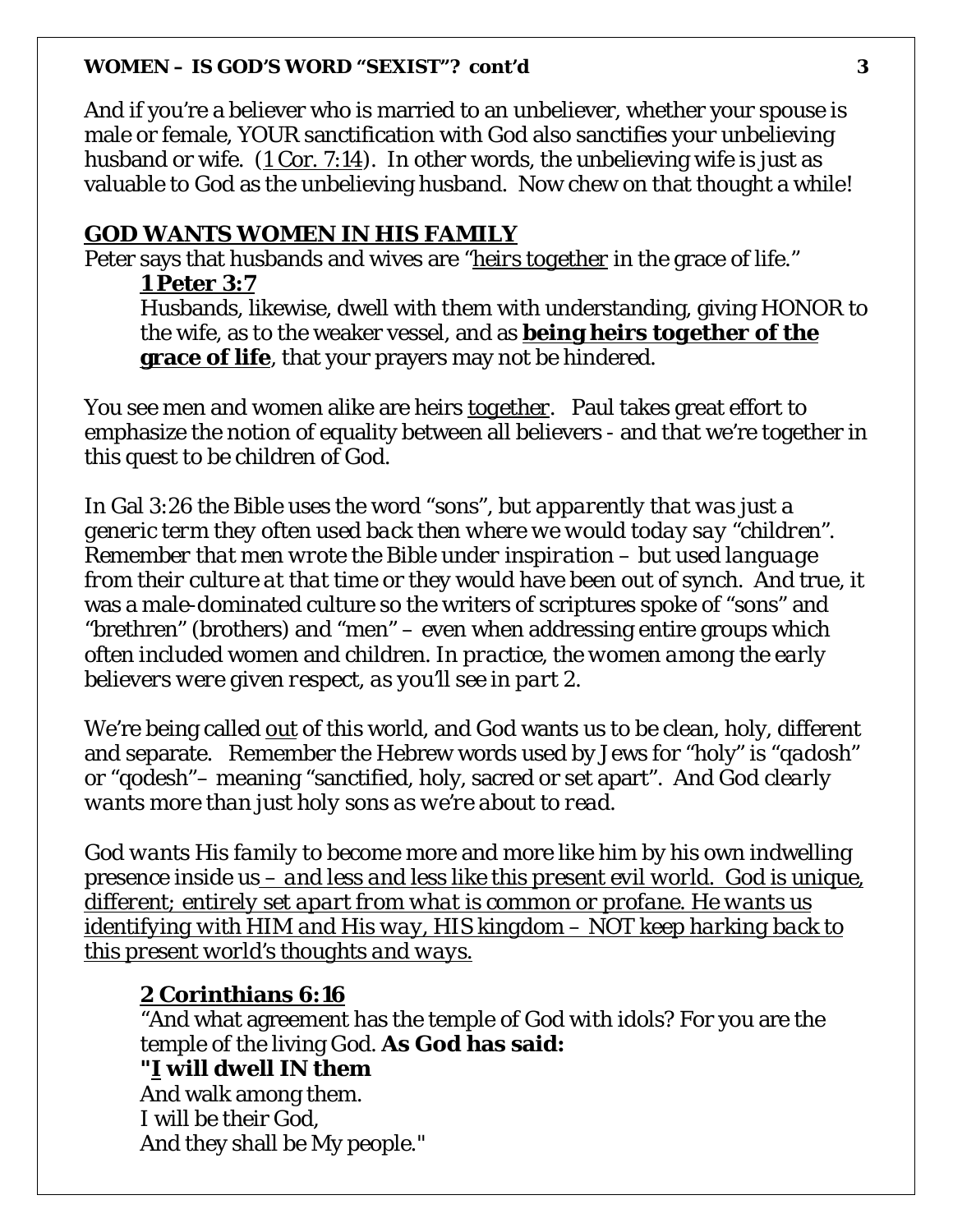We've come out of Satan's world and accept God's call to HIS kingdom of God. **2 Corinthians 6:17-18**  Therefore, **"***Come OUT from among them (Compare Rev. 18:4)* **And be** *SEPARATE***, says the Lord.** *Do not touch what is unclean,* And I will receive you." 18 'I will be a Father to you,

**And you shall be My sons and DAUGHTERS,"**

Says the Lord Almighty."

*SO is GOD sexist when we look at things from His Kingdom's point of view? NO. In fact, in the Judgment and when God hands out rewards and positions in his kingdom – I think a lot of us, and a lot of men will be surprised how many WOMEN get top rewards and positions.* 

You see in the kingdom there will be no male and female but we'll all be CHILDREN of God, and those closest to Christ will all be the Bride of Christ – whether we are male or female in this world now. Are you getting this? And if you are male or female and part of the Bride of Christ, all who are the Bride will be in "the female" role – when understood that the Bride of Christ is the "female".

God has laid out functions for men and functions for women that we'll hear more about in this 2 part video sermon. *Those who obey God's call and fulfill those assigned functions of men or women will be rewarded greatly in His kingdom, even though it may look, feel and SEEM like right now we're not going as far as men and women of the world in this life as we comport ourselves to GOD'S will for us instead.* 

For example, you may be a wife and mom with 4 kids, so you work from home, or work hard to be the best mom possible for those 4 kids instead of pawning them off to day care centers or leave them as latch-key kids*. You're there for your kids and husband. You're like a Proverbs 31 wife. You may at times succumb though to feeling sad (if listening to Satan's broadcasts about women's true destiny) that you didn't become a great career woman* who is a lawyer, or CFO or some other high paying career woman –but you will be rewarded for forever and ever when the Christ returns for raising, teaching, guiding your children and home and being the kind of wife to your husband, as described in the Bible.

So I hope this sermon and my next one will help us all realize that what is **IMPORTANT is to really, fully get on God's side.** We must all come out of this evil Babylon world ruled by Satan, the god of this age  $(2 \text{ Cor. } 4:4)$  and quit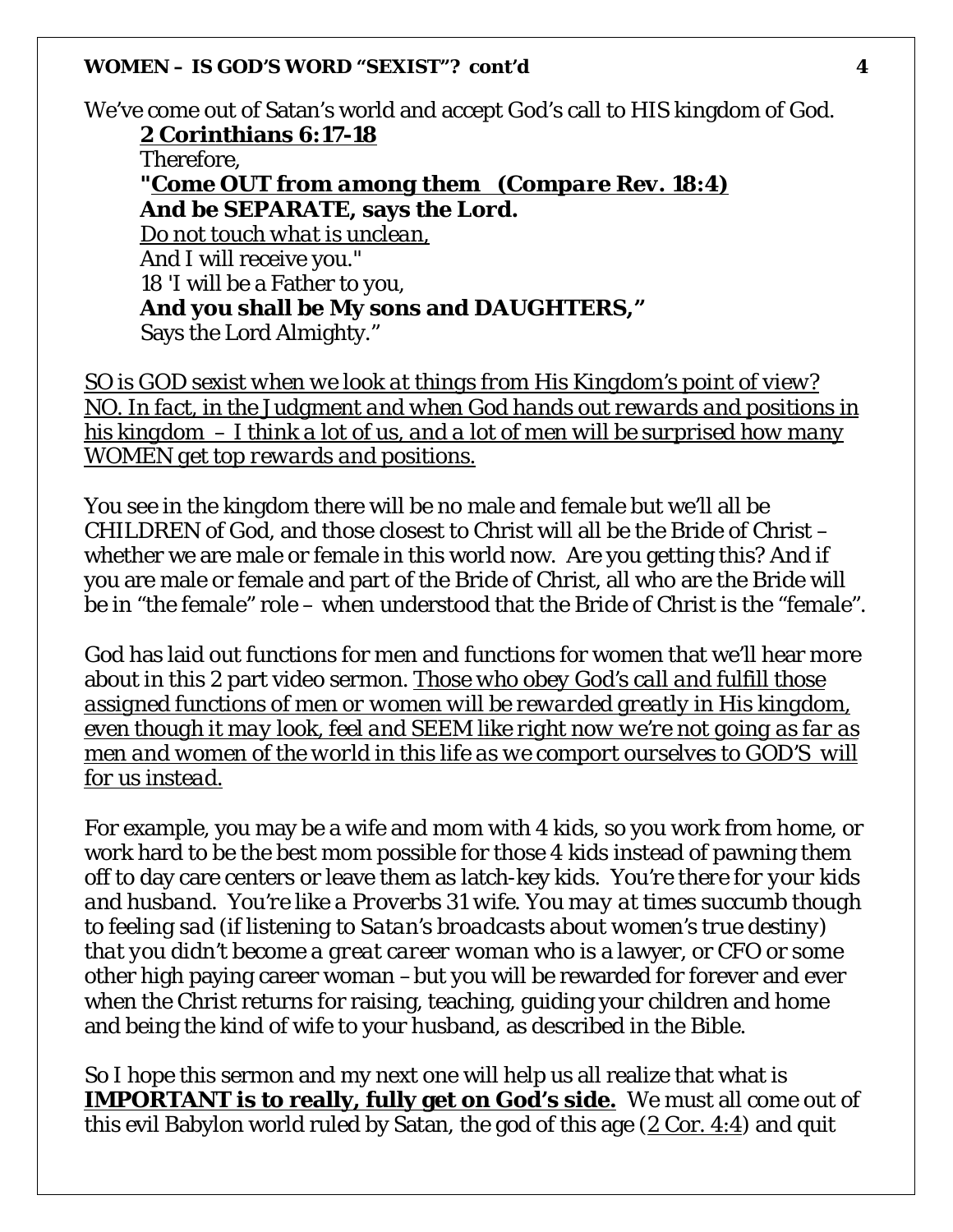buying in to the thinking put out by this world – including all his propaganda about being a powerful woman.

## **What do I mean? Satan fills his world with anti-God messages like--**

- Telling us that God is unfair to women by telling them they need to submit to their own husbands—as they would to Christ himself! (Col. 3:18-19; Ephesians 5:22-24). Men – LOVE your wives. So Satan screams out through his media – "God isn't fair to women. He favors men"
- That "leaders God uses are usually men. That's unfair to women" Satan screams out.

*MY point is that we need to decide whose side we're on and whom we believe, to whom we want to listen – Satan – or God? YOU and I have been called OUT of this present evil world of Satan's kingdom.* 

Whose way and kingdom are we going to be a part of? Satan's – or God's? We have to decide. If we are "Submitting" to what God says to us – but not with our whole heart – what good is it? God looks upon our HEARTS. How we are really feeling about what God requires of us?

(And you'll see in part 2 that God requires a LOT from men too!)

### *Frankly our lives are meaningless unless and until every person being called out by God – is willing to live out his/her role and function as GOD DIRECTS, as God wills, regardless if our spouse or associates do or not. (Read it again).*

## **3 questions to answer God's View of Men and Women**

I want to answer this accusation of God being sexist by 3 questions we will answer in this and the next video. Part 1 will handle point 1; Part 2 we'll handle the other 2 points.

- 1. What was Almighty God's *original intent* for females and wives as well as the men? We'll especially look at Genesis 1-3.
- 2. What do other scriptures actually SAY to us about women and men and our functions and roles -- and our spiritual future?
- 3. **Since Yeshua is our example** in all things (1 Cor. 11:1), I'll take parts of my sermon on "How Jesus treated women" and show HIS example in the next video. He shows us a great pattern.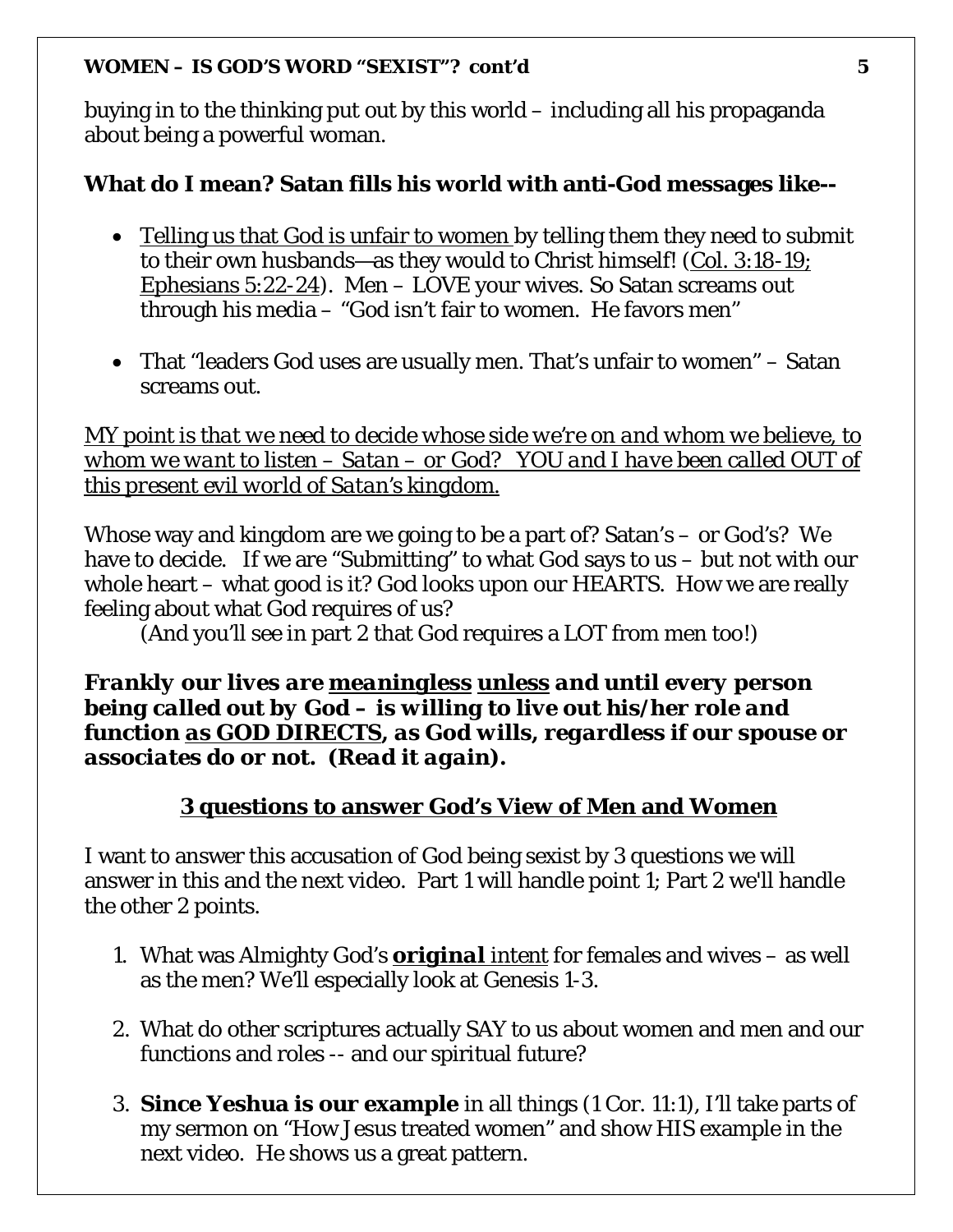## **Point 1 -- GOD'S ORIGINAL INTENTION FOR MEN AND WOMEN**

Let's start by just reading the scriptures about God's original intention for men and women. Genesis 1 gives an overview ending with Gen 2:1-4 about the Sabbath. Then the rest of Genesis 2 adds in the details about the creation of the first man and woman. Let's start in Genesis 1 and the first 6 days of creation.

**Day 5** – God created the sea and water life and bird life. (Gen 1:20-23). Day 6 -- God started Day 6 by speaking mammals, animals, bugs and crawlers and land life -- all came out of the ground (Gen 1:24-25) on the Word's command. Everything created was done technically by both God the Father and the Word (Yeshua) –as Eph 3:9 says – but actually done by the Word (John 1:1-3)

But then later on Day 6, after the animals were created, God created the man and then the woman. Let's look at God's intentions.

First understand there **are 2 almost identical words in Hebrew #120 and #121 in Strong's – both look like "Adam".** But one word #120 means "man, mankind, humankind, and person" and how you would translate it would depend on the context.

The other word #"121" – is the *name* given to the first man – "Adam", related also to the word for "ground, dirt" – *adamah*. It has a picture of "red dirt", or it can refer to "rosy, reddish", pointing to the dirt from which the man was created.

#### **Genesis 1:26**

Then God (Elohim – plural) said, **"Let Us make man in Our image,**  *according to Our likeness; let THEM* **have dominion** over the fish of the sea, over the birds of the air, and over the cattle, over all the earth and over every creeping thing that creeps on the earth."

*The word for "man" in verse 26 is translated in some translations as "humankind (CJB), mankind (NIV), humans, persons" because it CAN be translated that way* and the context shows Elohim is referring to both humans he's about to create. So I'd agree in Verse 26 – I like better "**Let us make HUMANS in our image…"**

And notice God's original intention was that **together they would rule the earth.** Or as Peter says in 1 Peter 3:7, they were to be "heirs together of the grace of life. And Genesis 1:26 says "Let THEM have dominion …" BOTH were to work *together*.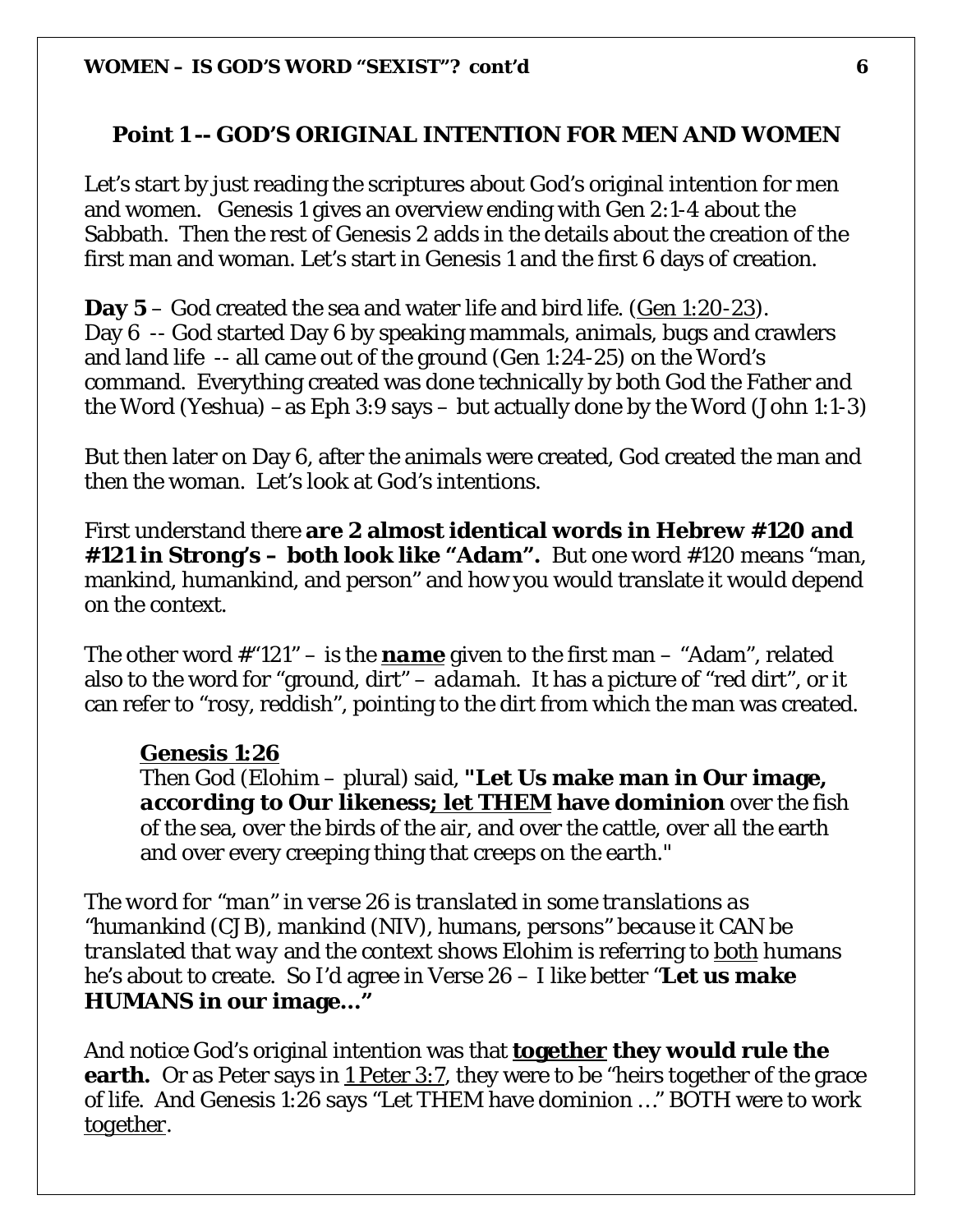Let's continue for now in verses 27-28, this time I'll use the NIV:

#### **Genesis 1:27 NIV**

So God created **mankind** in His own image; in the image of God He created them; **male** *and* **female** He created them."

**First notice that God created them as definite sex genders -- male and female.** Do NOT buy in to the notion we're hearing that we can decide our own sex gender or that genders are irrelevant. God is the Creator of male and female.

So both the man and the woman are created in the **image** of God. It is my belief that "image" declares our ultimate purpose, what we are **supposed to** *BE* **like**. "**Likeness**" refers to what we are supposed to LOOK like. This is crucial.

*God apparently intends men and women to both, equally, BE like Him, to have his attributes, to be a part of his divine family and both are to be in his likeness, to LOOK like him. God as a spirit being is neither male nor female but depicted as masculine. He is CREATOR, above both the concept of "male" or "female" though he appears to us as more male than female.* 

### *Women are as much in God's image and likeness as men are. Please get that, all of you. It is NOT Biblical to say "Men are more like God than women are." Spiritually there no male, no female (Gal. 2:28).*

We refer to YHVH or Elohim (God) as "Father" but he – and the angels – do not have the defining sex organs that make humans either male or female. *I think God shared his properties – what he's like, the masculine and the feminine – equally between the man and woman*. Most people – since he is "Father" – see him as the masculine more, but God made BOTH male and female in his overall image and likeness; not just the males.

The fact is *both* the man and woman are created in God's image and likeness - equally! NO other creature is created in God's image or likeness. Period.

### **Genesis 1:28 NKJV**

Then God (Elohim**) blessed** *them*, and God **said to** *them*, "Be fruitful and multiply; fill the earth and subdue it; *have dominion* over the fish of the sea, over the birds of the air, and over every living thing that moves on the earth."

**Notice also – Elohim made one man, one woman. That's what God intended marriage to be. God did not create Adam and Steve. Nor did he create Adam with a bunch of wives. One man, one woman.**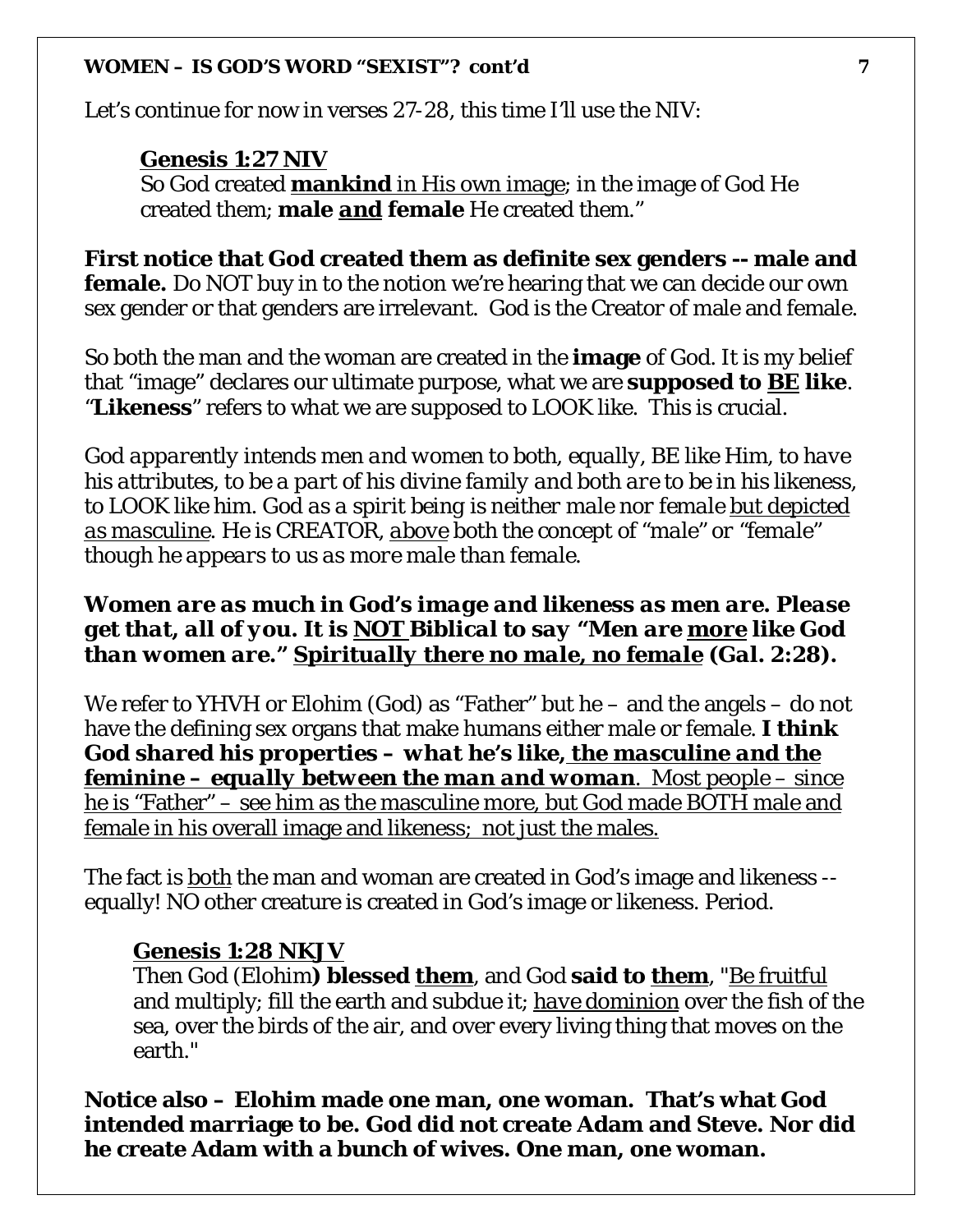From the beginning, God intended one man and one woman to come together *and stay together* for life. He never intended **DIVORCE**. Yeshua says "From the beginning, it was not so" – they were intended to stay together (Matthew 19:7-9), working out their difficulties.

*Divorce – and remarriage – is RAMPANT today, even in God's church*. There ARE good reasons for divorce at times, but surely we've gone way overboard. Yes, I know God also divorced Israel as well – but only after thousands of offenses and infidelity by Israel – not just one or two bad cases.

So even God – because of our human weaknesses and sins – had family issues and marital issues. He cast out his "children" from the garden. He divorced Israel.

## **So what do we have so far?**

- Both male and female humans are created in the image and likeness of God.
- BOTH of them were to rule the earth *together* and have dominion over creation.

## **NOW GENESIS 2, Adam CREATED 1st; God's gift to Adam**

**We're still on point 1 – Elohim's original intentions**. Genesis 2 peels back the curtain and gives more details now. Genesis 1 gives the high-overview of the 7 days of creation, thru Genesis 2:1-3. Then starting Gen 2:4, *God goes back and fills in the details* of what happened when he started making humans.

We find in Genesis 2 that Adam was created from the ground, *outside* the Garden of Eden initially. YHVH blew into his nostrils and he became a living being. See Genesis 2:7-8

## **Genesis 2:7-8**

"And YHVH Elohim formed man (*adam* #120) of the dust of the ground (*adamah*), and breathed into his nostrils the breath of life; and man became a living being.

8 YHVH Elohim (LORD God) planted a garden eastward in Eden, *and there He put the man* whom He had formed."

The YHVH in this case is the One who became Yeshua because God the Father created all things THROUGH Jesus Christ (Ephesians 3:9; John 1:1-3, etc.), who did the actual creating. All things, including Adam were made by him.

I gave a **3-part sermon series in Dec 2018 ("YHVH—is YHVH just the Father, or the Word, or Both?**) showing that "YHVH" can absolutely apply to God the Father (as in Psalm 110:1) and YHVH can absolutely apply to Christ at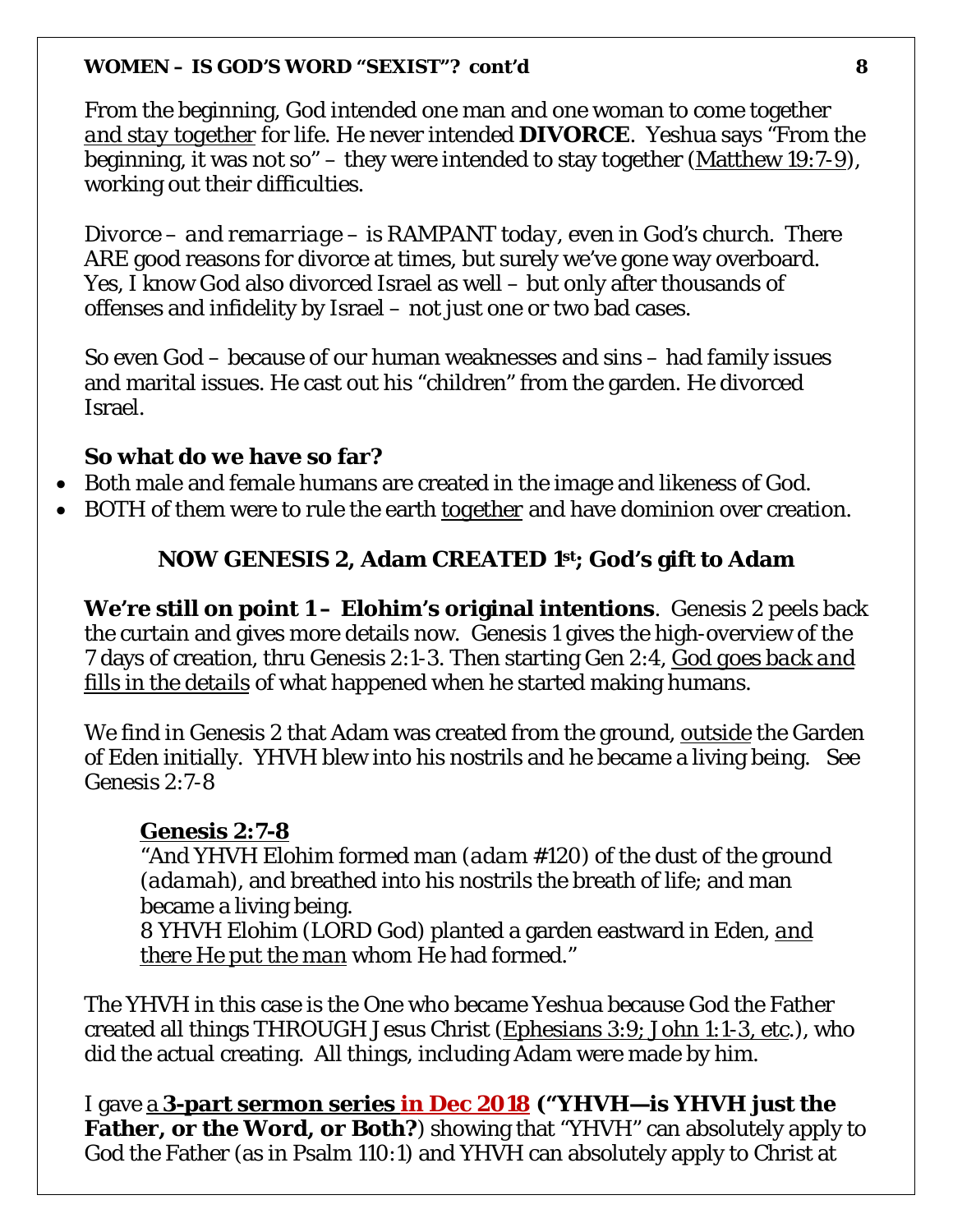times too – for no human has seen God the Father but many have seen the YHVH who appeared to Abraham and many others. All the points that prove this, are in that 3 part series. So the YHVH of Gen 2 and 3 was the One we know who came as Jesus Christ, the Word of God who was made flesh (John 1:14).

## **Instructions were given to Adam before Eve's creation**

**Continue reading in Genesis 2** and you see that man – Adam – is alone. HE is given the instruction not to eat of the Tree of the Knowledge of Good and Evil (Genesis 2:15-17). Eve has not been created yet. She does not hear those prohibitions from GOD – but Adam explains it to her later. This is important.

The man Adam was created first and HE passed on God's instructions to his wife, who was created from his SIDE, <u>as a part of</u> HIM, a part of HIS body. She was not created separately from the ground as Adam was. All of this is very important, and we'll develop it as we continue the next video.

### **Helper, "***ezer***"**

God says Adam needs a helper ("ezer") and companion (Genesis 2:15-17). The Hebrew word for "help meet" or "helper" is the very same as the word used to describe GOD as OUR helper! **Ezer. The name "Eliezer", for example, means "My God is my help"**.

So if GOD is OUR help, then Eve being Adam's help is being just like God is to us – our helper! Woman in no way is being demeaned by God to call her Adam's "help".

**ELIEZER** – "**My God a help**" or "My God is my helper" **Psalm 54:4a** – "Behold, God is my helper...."

Adam goes on to name the animals in the garden. Adam no doubt felt a bit lonely after naming all the animals and seeing how they had more than themselves; they had mates.

God gave Adam a wonderful blessing: someone like him – but different, and beautiful to give him company and help with everything – and *from his side, from Adam's body* YHVH built a woman (Gen 2:21-22).

(By the way, for a different time, that's what God the Father is doing with the Bride of Christ too – built from his body, his blood, his side…more on that later). So from the one body he made a wife.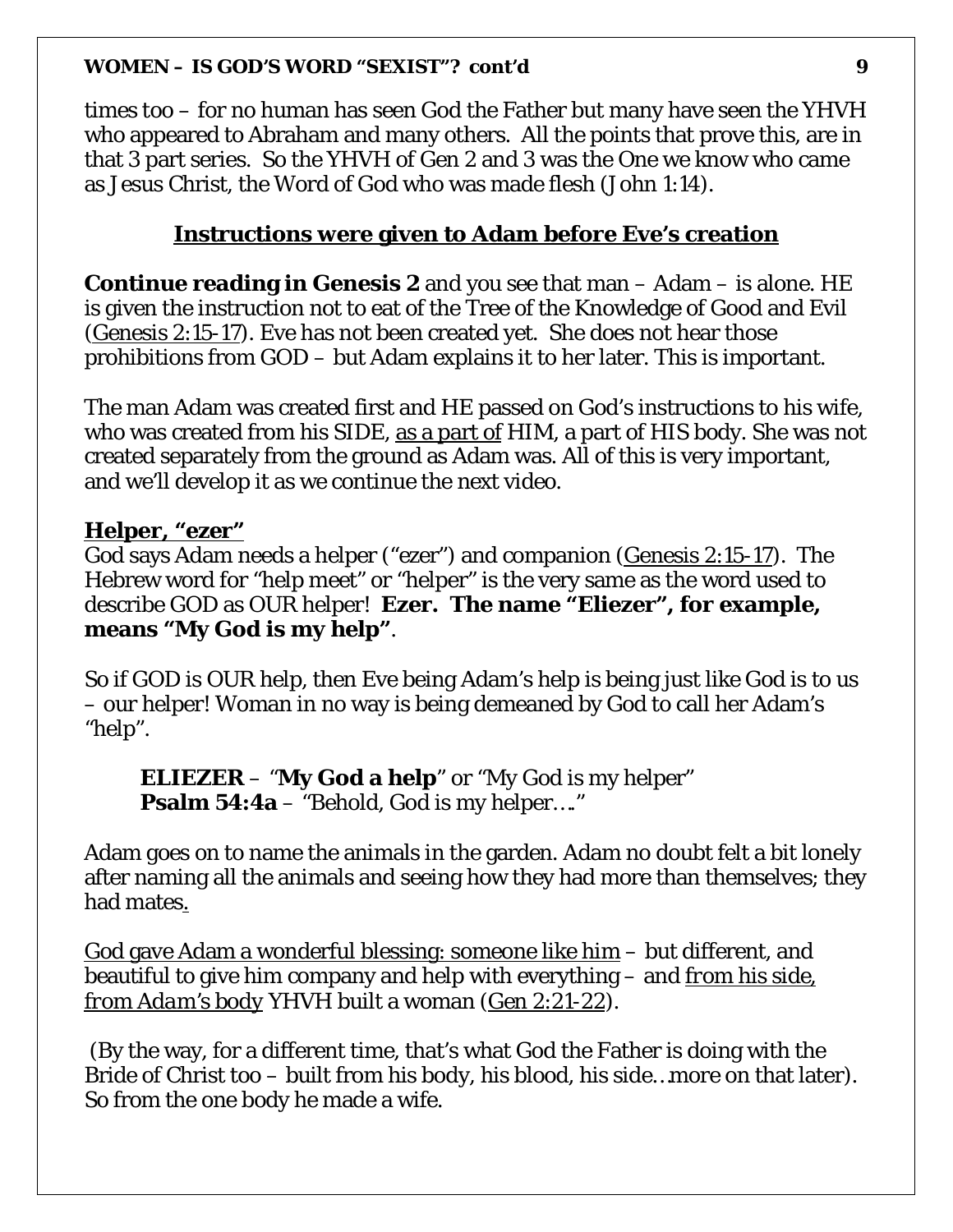*Adam was to love her, teach her what Yehovah had told him about the boundaries of what they could and could not do, and protect her. He was to guard the garden – and his new wife. Adam was being set up by God to be the leader of this 2-human team. They were to work and live together as one, but with Adam being the head of that family.* 

So we have to get this from our Maker's viewpoint, and what I say is completely backed by so many scriptures. Let's read the scriptures first and then go on…. But I hope we will read God's word and accept it without concluding Paul or God or Peter are being misogynistic (anti-woman)!

### **1 Corinthians 11:3**

"But I want you to know that **the head of every man is Christ**, the **head of woman is man**, and **the head of Christ is G**od."

**The Greek here for man ("***andros***") and woman ("***gune***") can be translated either as "man/woman" or "husband/wife".** I think the second part of the verse is probably better to read *"the head of the WIFE is her husband"—*as many other scriptures say.

*It's not saying all women have to submit to all men.*

*So CJB v. 3 – "…***and the head of a** *wife* **is her** *husband..."*  NCV – makes the note "Man can also refer to her husband."

**Man was created FIRST, before Eve, to LEAD and guide the woman and be the head of that household.** Scripture is clear about this. No apologies for that. Husbands are not to lord it over, *not* to be a rough dictator, NOT a bully, not to be unkind or ever mean and abusive -- **but** *to BE LIKE Christ IS to his Church, His body. HIS example is that he gave himself for her, serves her, and loves her*. We'll cover that very well next time – including how Christ actually *serves as our model* both for men AND women, and I'll show you how he is the model for both in my next sermon, part 2.

#### **1 Timothy 2:12-14**

"And I do not permit a woman to teach or to have authority over a man, but to be in silence. 13 *For Adam was formed first, then Eve.* 14 And Adam was not deceived, but the woman being deceived, fell into transgression."

Many of you women and wives are challenged by having a husband who is not a believer. And some of you men have non-believing wives. Well, remember, because of YOU who do have God's spirit, YOUR non-believing spouse is also HOLY – as you can read for yourself in 1 Corinthians 7:13-15.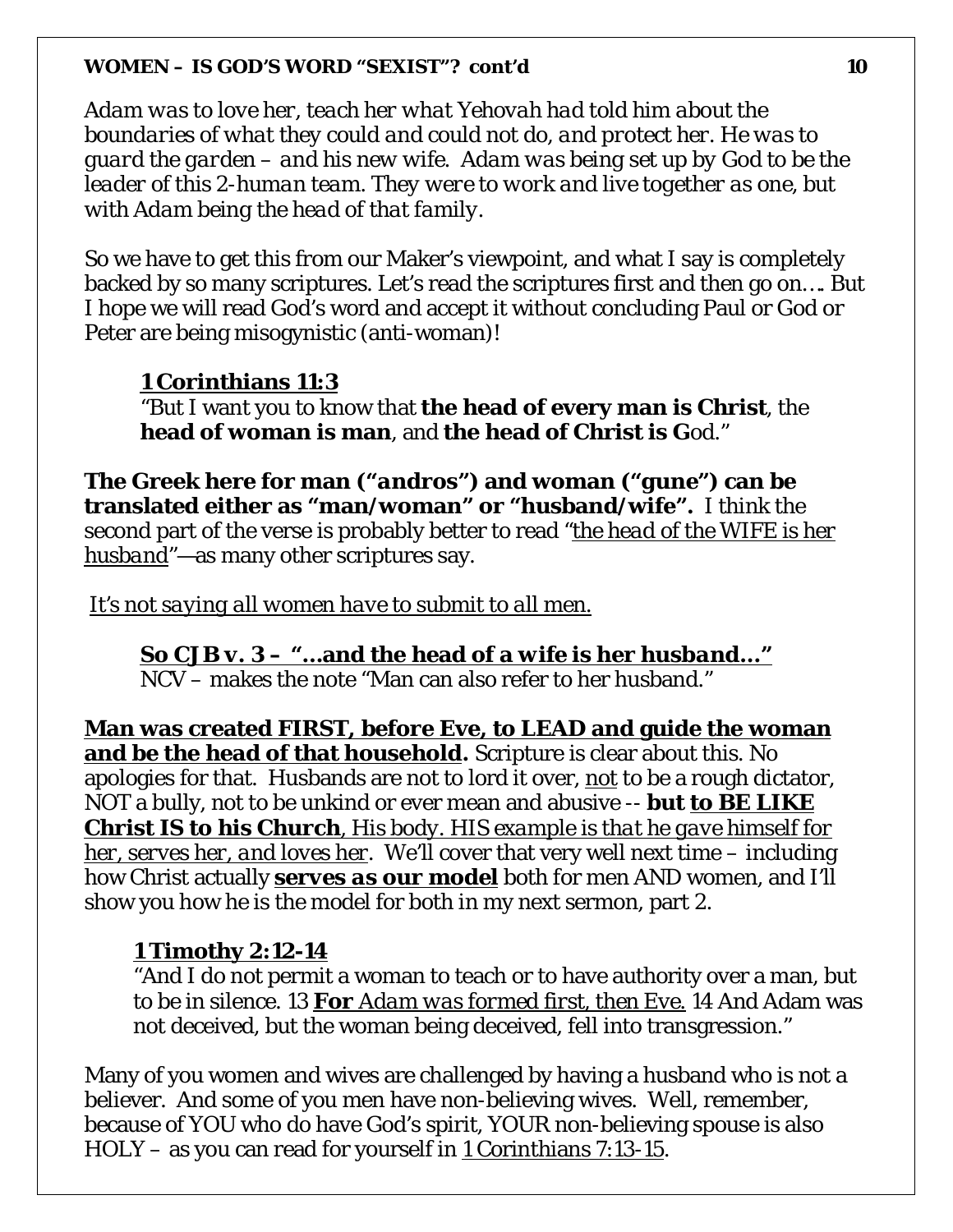Much more on this part and much more in the next video. But Jesus said, **those in leadership are not to LORD IT OVER** others, but to SERVE them. (Matthew 20:25-28). Peter says we men are HONOR our wives. Much, much more on all this next time….it's not just barking orders. Not at all. We are to love, protect, cherish, serve and honor our dear wives – as co-heirs of the grace of life.

*Women are not to be the heads of their family*. NO. Men are called to be the head and leader. Men, *take* the mantle and lead lovingly. Men, when in charge, take charge. But of course, get advice from your wife, and be kind. Women, take your mantle and *encourage your husband to lead*.

If you're single, that's fine too. Yeshua was single too and he was fine. DON'T buy in to the lies that he secretly married and had sex with Mary Magdalene. A total falsehood! Anyway, Adam needed a mate in order to populate the earth and start the human family.

*We MEN are ALSO in submission role, by the way! First of all, several scriptures say we ALL are to be submissive to one another (Ephesians 5:21; 1 Peter 5:4). There are times we men should bite our tongue and submit to what our wives need and want. And--*We have a boss at work – who might even be female. We have our head – Christ – as well. How well do we submit to all the things he makes you and I go through?

But in the marriage, scripture is consistent from beginning to end, God intends the man, the husband, to lovingly lead – as CHRIST DOES his church. (Col. 3:18- 19; Ephesians 5:21-30; 1 Peter 3:1-7) and for women to willingly submit themselves to their own husbands and to respect him as they would Jesus Christ himself.

More on all that in part 2 when we will also look at Yeshua's example of how HE interacted with women.

## *Notice here that Christ is the perfect model for men AND women*.

- First He is the head of the church and so he is the MODEL for MEN on how to lead. How? In love for his wife; giving of himself for her; and listening to her (our prayers), often answering in the affirmative.
- **He is also the model for us all, including men and women, on how to SUBMIT** – because he said over and over that He was not here to do his own will but the will of the Father and to speak his words, do HIS work.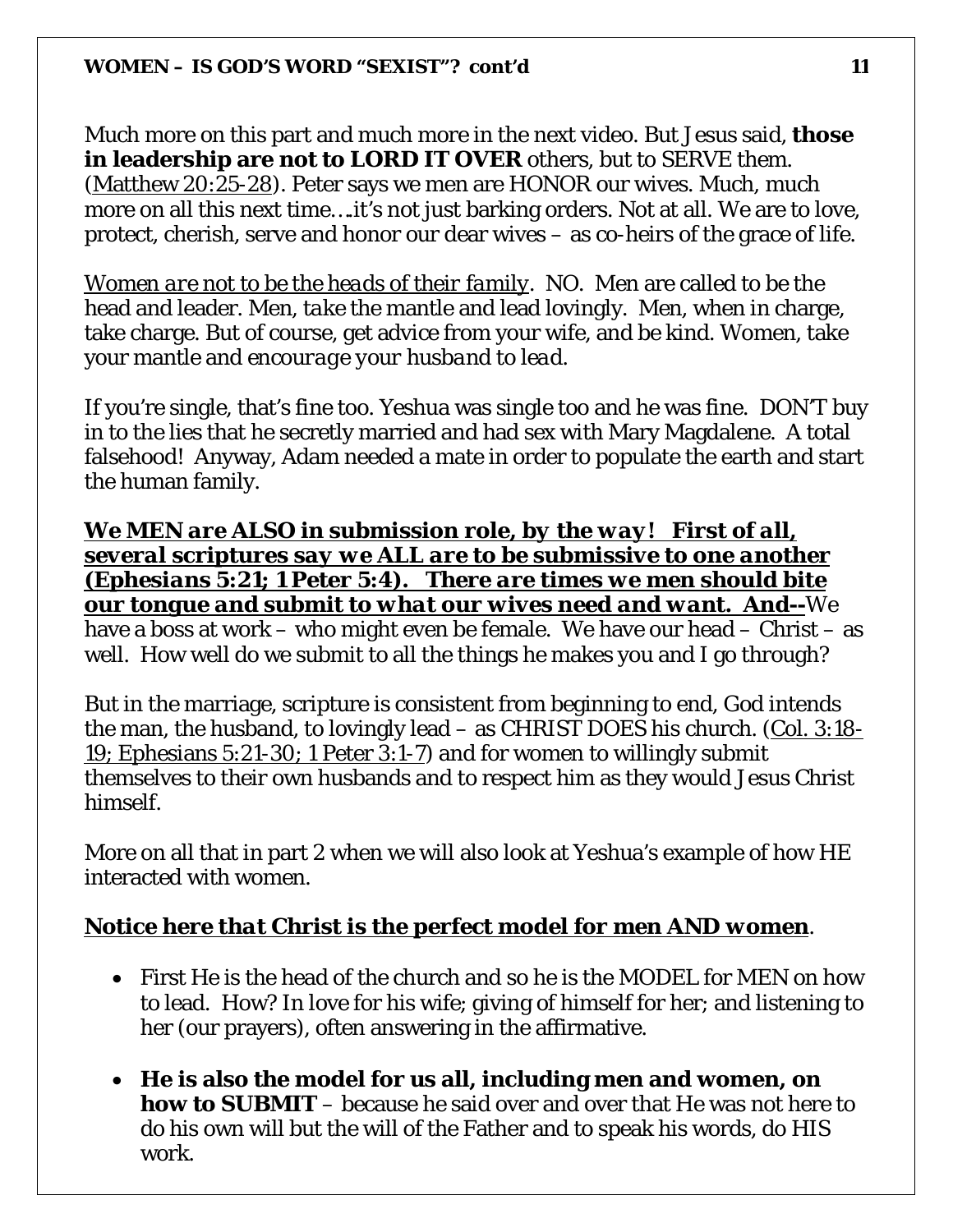So as we submit either to our boss at work, or to our husband, or ALL of us, to our head Jesus Christ – *Do you see how he's the perfect model both for LEADERSHIP as well as for SUBMISSION?* And he UNDERSTANDS both positions: of leading, but also of not having his own will but doing what God the Father says. Had you seen that about Yeshua before that he exemplifies both roles?

*So ladies, Christ knows what it means to submit. Submitting is HARD.* Letting someone else LEAD, is hard for some, even we men find it hard sometimes to really submit to our own leaders – at work, in church, etc. More in part 2.

SO God's original intention was that they were to act as ONE….so Eve came out of the one body of Adam. EVE was not created separately in the dirt beside Adam. Ponder that. *She was part of her man and was supposed to understand God made him first to show he was to be the leader.* 

**Adam did NOT lead properly**. While Eve was talking to the serpent and being deceived, Adam was right there with her (**Genesis 3:6**), SAW THRU IT ALL --BUT did nothing!

Failure of leadership! So the first sinner was actually Adam. The correction from God after the sin – was much harsher on Adam (Genesis 3:17-19). So men, there are times to stand up, stand firm and LEAD your family. Speak up when you should speak up. LEAD – gently but firmly. BE the godly leader you're called to be!

## **So what were God's stated original intentions for man and woman – especially married men and women?**

- BOTH man and woman are created in the image and likeness of God. *Equally* so.
- BOTH were *to work together*; rule the world *together* (Genesis 1:26-28) capitalizing on each one's strengths with mutual respect.
- The appointed leader was to be the man (1 Cor. 11:3). He is to lead kindly, righteously and as a team *with* his wife, soliciting and listening to her view and opinions with deep respect and honor.
- It's a super test when we have an unbelieving spouse, but if he/she is pleased to continue in the marriage, we are not to divorce. (1 Cor. 7:13-16)

## **So is God sexist? You might think so IF you listen to Satan's world and his propaganda.**